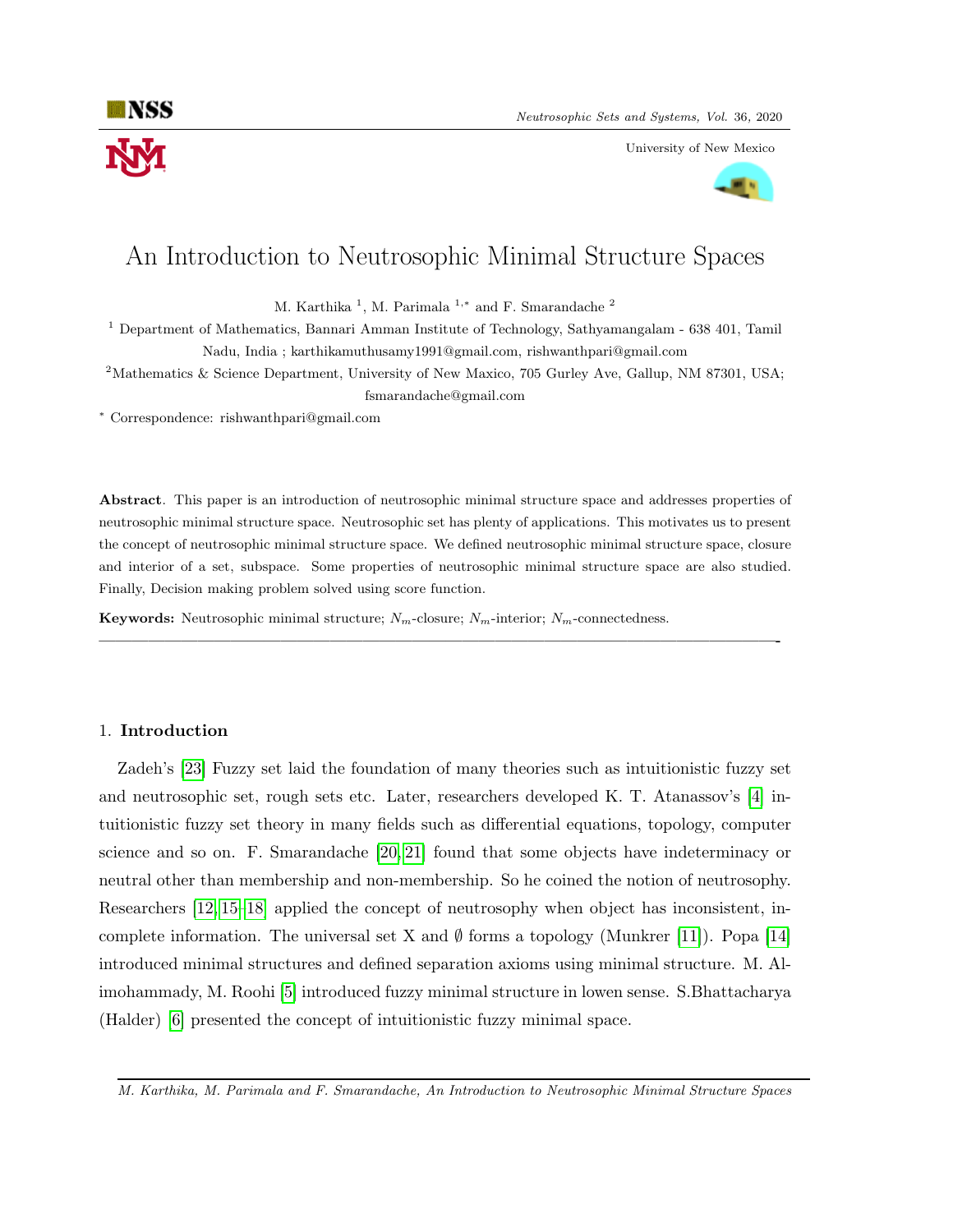# 1.1. Motivation and Objective

In general topology, the whole set and empty set forms a space with minimal structure. Supra topological space is also a space with neutrosophic minimal structure. These are all the generalization of topological spaces. Our objective is to introduce neutrosophic universal set and neutrosophic null set with neutrosophic minimal structure. It is a generalization of neutrosophic topological space. This paper consisting of basic definitions such as interior, closure, open, closed, subspace with minimal structure and its properties.

### 1.2. Limitations

Neutrosophic topological space, neutrosophic supra topological space are space with neutrosophic minimal structure. The converse is not true that is space with neutrosophic minimal structure is not a neutrosophic supra topological space or neutrosophic topological space.

In section 1, the basic definitions are presented which are useful for our paper and in section 2, the basic definitions of neutrosophic minimal structure space are presented. In further sections some properties of neutrosophic minimal structure space are also investigated. Finally, we introduced an algorithm to solve some applications of neutrosophic minimal structure space. Note that neutrosophic topological space, neutrosophic supra topological space are neutrosophic minimal structure space but converse is not true.

#### 2. Preliminaries

In this section, we presented the basic definitions developed by [\[15,](#page-9-2) [19–](#page-10-4)[21\]](#page-10-2).

**Definition 2.1.** [\[20,](#page-10-1) [21\]](#page-10-2) A neutrosophic set(in short NS) U on a set  $X \neq \emptyset$  is defined by

 $U = \{ \langle a, T_U (a), I_U (a), F_U (a) \rangle : a \in X \}$  where  $T_U : X \to [0, 1], I_U : X \to [0, 1]$  and  $F_U: X \to [0,1]$  denotes the membership of an object, indeterminacy and non-membership of an object, for each  $a \in X$  to U, respectively and  $0 \leq T_U(a) + I_U(a) + F_U(a) \leq 3$  for each  $a \in X$ .

**Definition 2.2.** [\[19\]](#page-10-4) Let  $U = \{ \langle a, T_U(a), I_U(a), F_U(a) \rangle : a \in X \}$  be a neutrosophic set.

- (i) A neutrosophic set U is an empty set i.e.,  $U = 0<sub>∼</sub>$  if 0 is membership of an object and 1 is an indeterminacy and non-membership of an object respectively. i.e.,  $0_{\sim}$  =  ${x, (0, 1, 1) : x \in X}$
- (ii) A neutrosophic set U is a universal set i.e.,  $U = 1_{\sim}$  if 1 is membership of an object and 0 is an indeterminacy and non-membership of an object respectively.  $1 \sim \frac{1}{x}$ ,  $(1, 0, 0)$ :  $x \in X$
- (iii)  $U_1 \cup U_2 = \{a, max\{T_{U_1}(a), T_{U_2}(a)\}, min\{I_{U_1}(a), I_{U_2}(a)\}, min\{F_{U_1}(a), F_{U_2}(a)\} : a \in X\}$

M. Karthika, M. Parimala, F. Smarandache, An introduction to neutrosophic minimal structure space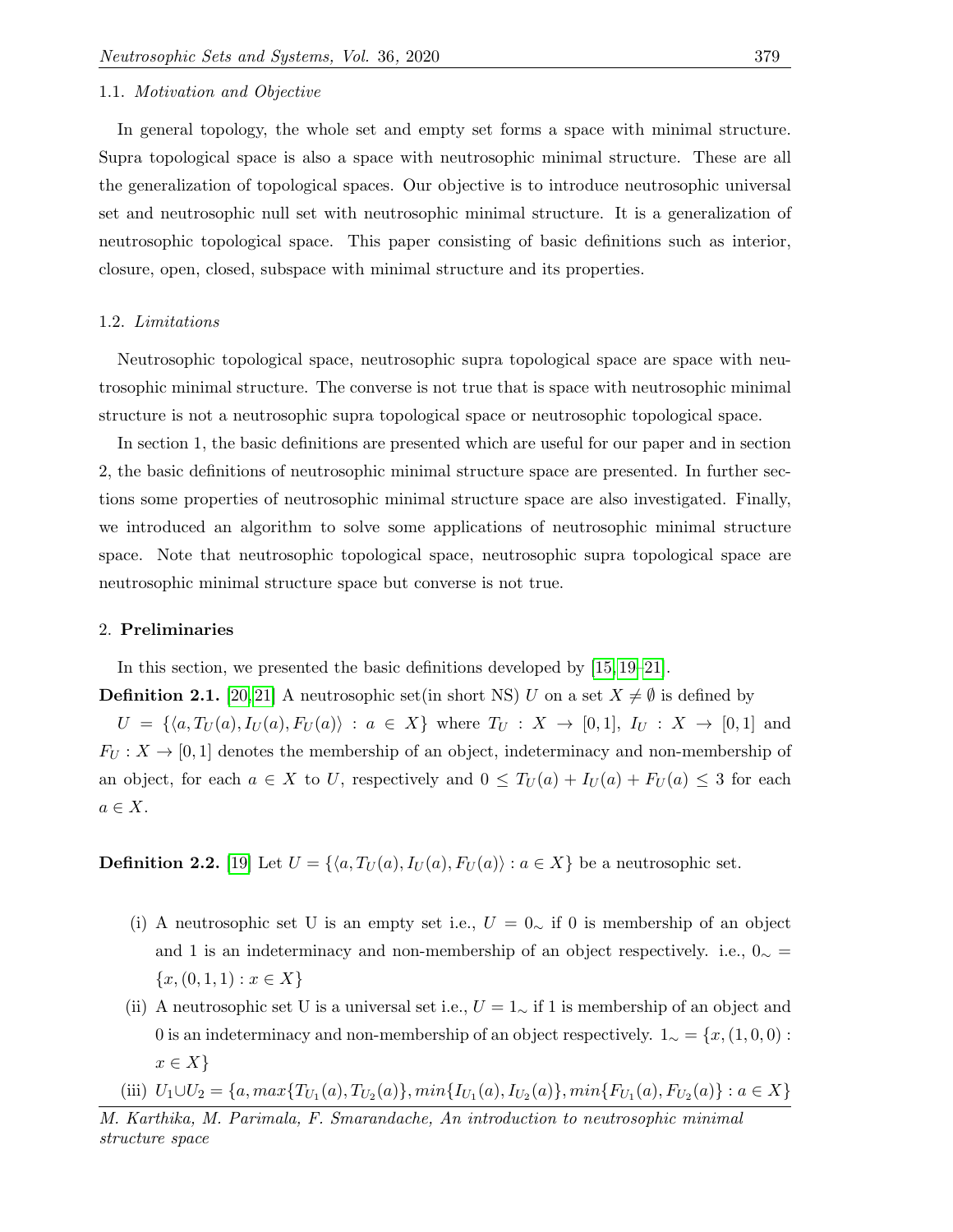(iv)  $U_1 \cap U_2 = \{a, min\{T_{U_1}(a), T_{U_2}(a)\}, max\{I_{U_1}(a), I_{U_2}(a)\}, max\{F_{U_1}(a), F_{U_2}(a)\} : a \in$  $X\}$ (v)  $U_1^C = \{a, F_U(a), 1 - I_U(a), T_U(a) : a \in X\}$ 

**Definition 2.3.** [\[19\]](#page-10-4) A neutrosophic topology (NT) in Salama's sense on a nonempty set X is a family  $\tau$  of NSs in X satisfying three axioms:

- (1) Empty set ( $0\sim$ ) and universal set(  $1\sim$ ) are members of  $\tau$ .
- (2)  $U_1 \cap U_2 \in \tau$  where  $U_1, U_2 \in \tau$ .
- (3)  $\bigcup_{i=1}^{\infty} U_i \in \tau$  where each  $U_i \in \tau$ .

Each neutrosophic sets in neutrosophic topological spaces are called neutrosophic open sets. Its complements are called neutrosophic closed sets.

**Definition 2.4.** [\[19\]](#page-10-4) Let NS  $U$  in NTS  $X$ . Then a neutrosophic interior of  $U$  and a neutrosophic closure of U are defined by

n-int(U) = max  $\{F : F \text{ is an Newton} is open set in X and F \leq U\}$  and

 $n\text{-}cl(U) = \min \{F : F \text{ is an Neutron} of the closed set in X \text{ and } F \geq U\}$  respectively.

**Definition 2.5.** [\[15\]](#page-9-2) A neutrosophic supra topology (in short, NST) on a nonempty set X is a family  $\tau$  of NSs in X satisfying the following axioms:

- (1) Empty set ( $0\sim$ ) and universal set(  $1\sim$ ) are members of  $\tau$ .
- (2)  $\bigcup_{i=1}^{\infty} U_i \in \tau$  where each  $U_i \in \tau$ .

# 3. Neutrosophic Minimal Structure Spaces

Neutrosophic minimal structure space is defined and studied its properties in this section.

**Definition 3.1.** Let the neutrosophic minimal structure space over a universal set X be denoted by  $N_m$ .  $N_m$  is said to be neutrosophic minimal structure space (in short, NMS) over X if it satisfying following the axiom:

(1)  $0_{\sim}$ ,  $1_{\sim}$  ∈  $N_m$ .

A family of neutrosophic minimal structure space is denoted by  $(X, N_{mX})$ 

Note that neutrosophic empty set and neutrosophic universal set can form a topology and it is known as neutrosophic minimal structure space.

Each neutrosophic set in neutrosophic minimal structure space is neutrosophic minimal open set.

The complement of neutrosophic minimal open set is neutrosophic minimal closed set.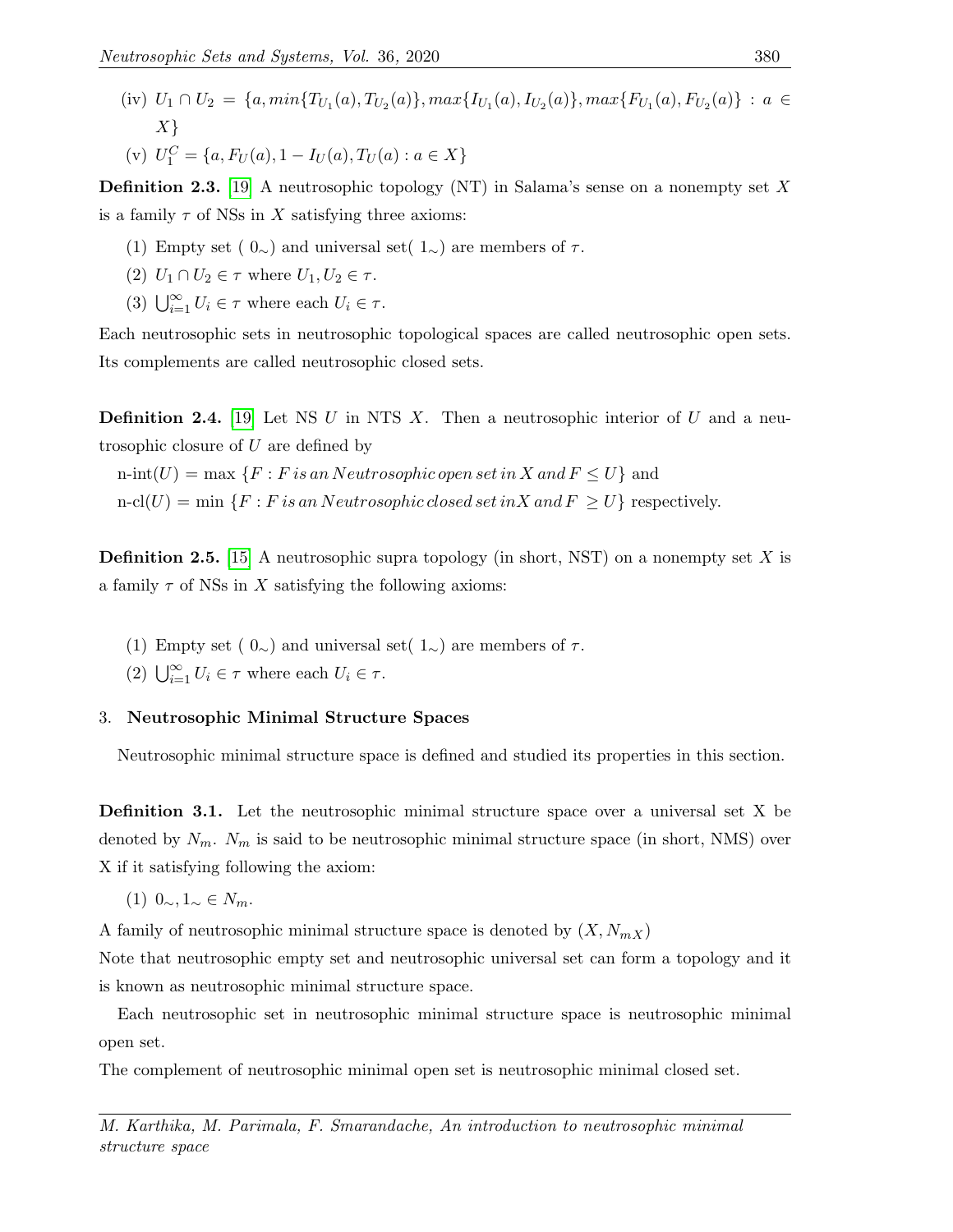Remark 3.2. Each neutrosophic set in neutrosophic minimal structure space is neutrosophic minimal open set.

The complement of neutrosophic minimal open set is neutrosophic minimal closed set.

In this paper, we refer definition 2.2 for basic operations.

Example 3.3. We know that  $0 \sim \{x,(0,1,1)\}$  &  $1 \sim \{x,(1,0,0)\}$  are neutrosophic minimal open sets. Lets find out their complements.

 $0^C_{\sim} = \{x, (1, 0, 0)\} = 1_{\sim}$  and  $1^C_{\sim} = \{x, (0, 1, 1)\} = 0_{\sim}$ . This clears that  $0_{\sim}$  and  $1_{\sim}$  are both neutrosophic minimal open and closed set.

Remark 3.4. From Definition 3.1. the following are obvious

- (1) Neutrosophic supra topological spaces are neutrosophic minimal structure space but converse not true.
- (2) Similarly, Neutrosophic topological spaces are neutrosophic minimal structure space but converse is not true.

The following Example 3.5 proves the above Remark 3.4.

**Example 3.5.** Let  $A = \{< 0.6, 0.4, 0.3 > : a\}, B = \{< 0.6, 0.5, 0.1 > : a\}$  are neutrosophic sets over the universal set  $X = \{a\}$ . Then the neutrosophic minimal structure space is  $N_m = \{0, 1, A, B\}$ . But  $N_m$  is not a neutrosophic topological space and not a neutrosophic supra topological space, since arbitrary union and finite intersection doesn't hold in  $N_m$ .

**Definintion 3.6.** A is  $N_m$ -closed if and only if  $N_mcl(A) = A$ . Similarly, A is a  $N_m$ -open if and only if  $N_mint(A) = A$ .

**Definintion 3.7.** Let  $N_m$  be any neutrosophic minimal structure space and A be any neutrosophic set. Then

- (1) Every  $A \in N_m$  is open and its complement is closed.
- (2)  $N_m$ -closure of  $A = min\{F : F \text{ is a neutrosophic minimal closed set and } F \geq A\}$ and its denoted by  $N_{m}cl(A)$ .
- (3)  $N_m$ -interior of  $A = max\{F : F \text{ is a neutrosophic minimal open set and } F \leq A\}$  and it is denoted by  $N<sub>m</sub>int(A)$ .

In general  $N<sub>m</sub>int(A)$  is subset of A and A is a subset of  $N<sub>m</sub>cl(A)$ .

**Proposition 3.8.** Suppose A and B are any neutrosophic set of neutrosophic minimal structure space  $N_m$  over X. Then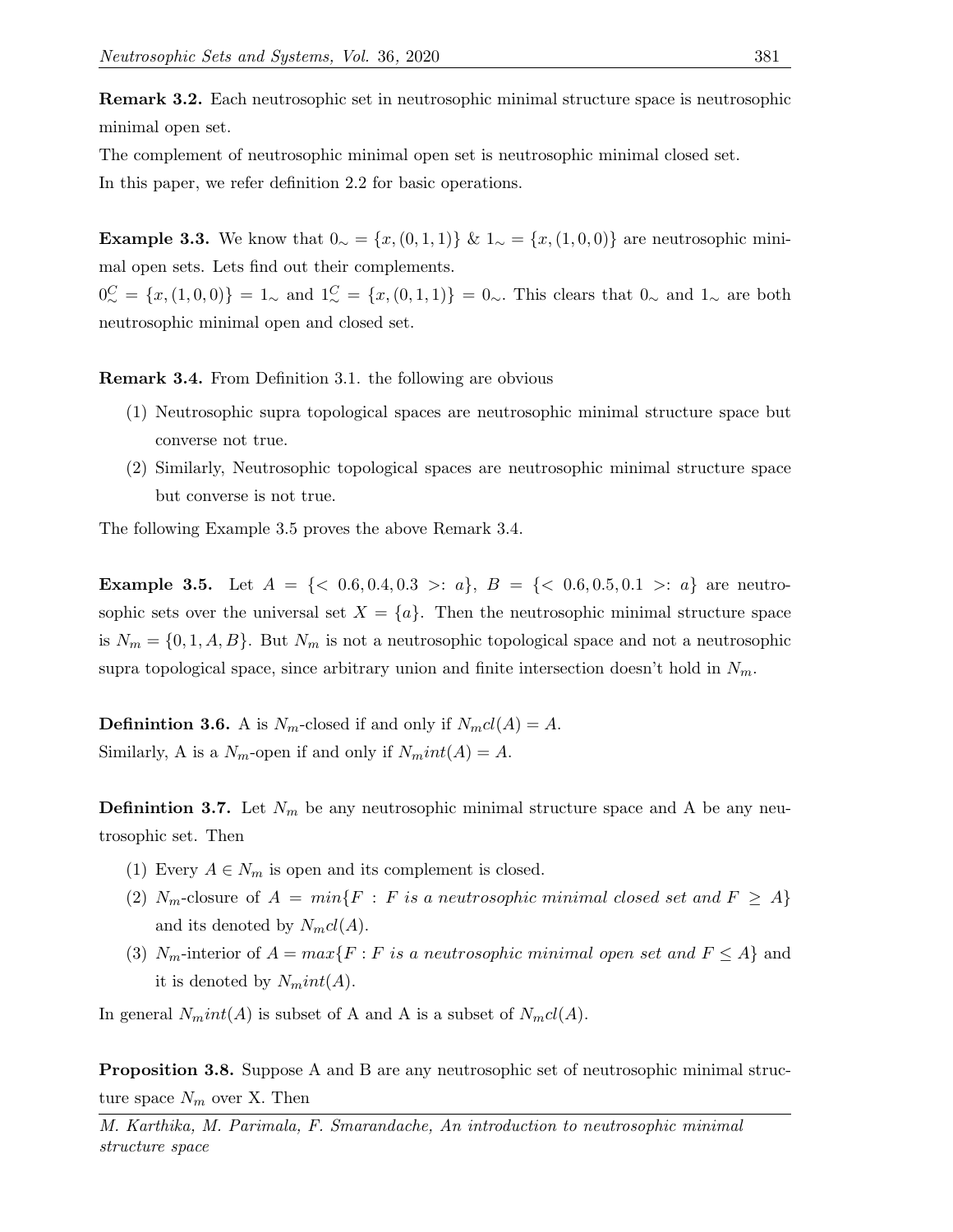- i.  $N_m^C = \{0, 1, A_i^C\}$  where  $A_i^C$  is a complement of neutrosophic set  $A_i$ .
- ii.  $X N<sub>m</sub>int(B) = N<sub>m</sub>cl(X B)$ .
- iii.  $X N_mcl(B) = N_mint(X B)$ .
- iv.  $N_mcl(A^C) = (N_mcl(A))^C = N_mint(A)$ .
- v.  $N_m$  closure of an empty set is an empty set and  $N_m$  closure of a universal set is a universal set. Similarly,  $N_m$  interior of an empty set and universal set respectively an empty and a universal set.
- vi. If B is a subset of A then  $N_mcl(B) \leq N_mcl(A)$  and  $N_mint(B) \leq N_mint(A)$ .
- vii.  $N_mcl(N_mcl(A)) = N_mcl(A)$  and  $N_mint(N_mint(A)) = N_mint(A)$ .

viii. 
$$
N_mcl(A \vee B) = N_mcl(A) \vee N_mcl(B)
$$

ix.  $N_{m}cl(A \wedge B) = N_{m}cl(A) \wedge N_{m}cl(B)$ 

**Proof.** (i) We know that  $A^C = X - A$ . Then  $N_mcl(X - A) = N_mcl(A^C) = (N_mcl(A))^C$  $N<sub>m</sub>int(A)$ , from (iv).

Similarly for (ii).

(vi) Let  $B \le A$ . We know that  $B \le N_mcl(B)$  and  $A \le N_mcl(B)$ . So  $B \le N_mcl(B) \le A \le$  $N_mcl(A)$ . Therefore  $N_mcl(B) \leq N_mcl(A)$ .

Proof of (vii) is straight forward.

(viii) We know that  $A \leq A \vee B$  and  $B \leq A \vee B$ .  $N_mcl(A) \leq N_mcl(A \vee B)$  and  $N_mcl(B) \leq N_mcl(A \vee B)$  this implies  $N_mcl(A) \vee N_mcl(B) \leq N_mcl(A \vee B)$ . → (\*) Also  $A \le N_mcl(A)$  and  $B \le N_mcl(B) \Rightarrow A \vee B \le N_mcl(A) \vee N_mcl(B)$ .  $N_mcl(A \vee B) \le$  $N_mcl(N_mcl(A) \vee N_mcl(B)) = N_mcl(A) \vee N_mcl(B) \longrightarrow$  (\*\*). From (\*) and (\*\*), we have  $N_mcl(A \vee B) = N_mcl(A) \vee N_mcl(B)$ .

**Example 3.9.** Consider Example 3.5, the complement of  $N_m$  is  $\{0, 1, A^C, B^C\}$  where  $A^C = \{<1 - 0.6, 1 - 0.4, 1 - 0.3 > /a : a \in X\} = \{<0.4, 0.6, 0.7 > /a : a \in X\}$  and  $B^C = \{ <1 - 0.6, 1 - 0.5, 1 - 0.1 > /a : a \in X \} = \{ <0.4, 0.5, 0.9 > /a : a \in X \}.$ 

**Definintion 3.10.** A function  $f : (X, N_{mX}) \to (Y, N_{mY})$  is called neutrosophic minimal continuous function if and only if  $f^{-1}(V) \in N_{mX}$  whenever  $V \in N_{mY}$ .

**Definintion 3.11.** Boundary of a neutrosophic set A (in short  $Bd(A)$ ) of neutrosophic minimal structure  $(X, N_{mX})$  is the intersection of  $N_{m}closure$  of the set A and  $N_{m}closure$  of  $X - A$ . i.e.,  $Bd(A) = N_mcl(A) \cap N_mcl(X - A)$ 

**Theorem 3.12.** If  $(X, N_{mX})$  and  $(Y, N_{mY})$  are neutrosophic minimal structure space. Then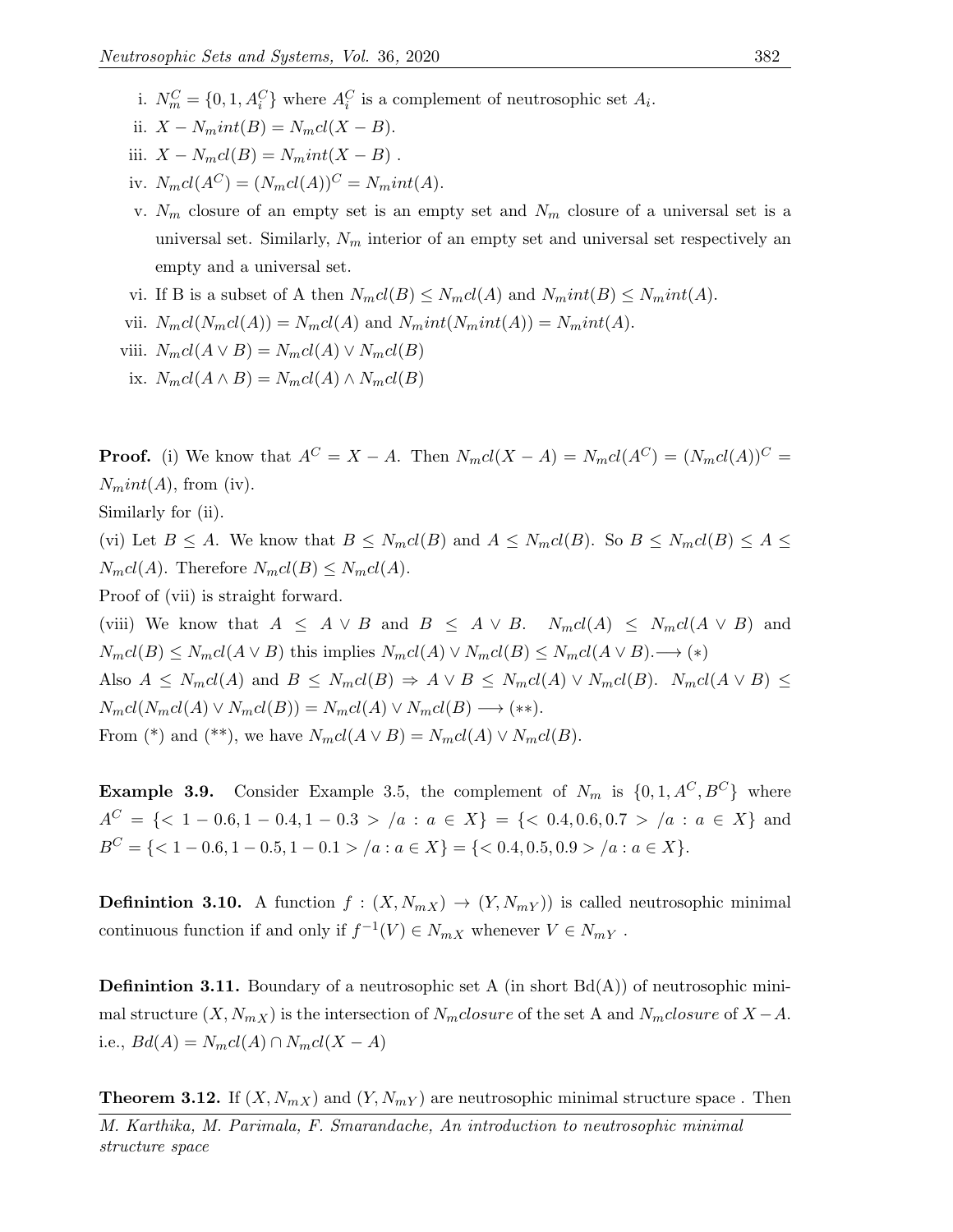- (1) Identity map from  $(X, N_{mX})$  to  $(Y, N_{mY})$  is a neutrosophic minimal continuous function.
- (2) Any constant function which maps from  $(X, N_{mX})$  to  $(Y, N_{mY})$  is a neutrosophic minimal continuous function.

**Proof.** The proof is obvious.

**Theorem 3.13.** Let the map f from neutrosophic minimal structure space  $(X, N_{mX})$  to neutrosophic minimal structure space  $(Y, N_{mY})$ . Then the following are equivalent,

- (1) The map f is a neutrosophic minimal continuous function.
- (2)  $f^{-1}(V)$  is a neutrosophic minimal closed set for each neutrosophic minimal closed set  $V \in N_m$   $\ldots$
- (3)  $N_m cl(f^{-1}(V)) \leq f^{-1}(N_m cl(V))$ , for each  $V \in N_{mY}$ .
- (4)  $N_mcl(f(A)) \ge f(N_mcl(A))$ , for each  $A \in N_m$ .
- (5)  $N<sub>m</sub>int(f<sup>-1</sup>(V)) \ge f<sup>-1</sup>(N<sub>m</sub>int(V)),$  for each  $V \in N<sub>m</sub>$ .

**Proof.** (1)  $\Rightarrow$  (2): Let A be a  $N_m$ -closed in Y. Then  $f^{-1}(A)^C = f^{-1}(A^C) \in N_m$ .  $(2) \Rightarrow (3)$ :  $N_m cl(f^{-1}(A) = \wedge \{D : f^{-1}(A) \leq D, D^C \in N_{mX}\} \leq \wedge \{f^{-1}(D) : A \leq D, D^C \in$  $N_{mY}$ } =  $f^{-1}(\{D : A \leq D^C \in N_{mY}\}) = f^{-1}(N_m cl(A)).$  $(3) \Rightarrow (4)$ : Since  $A \leq f^{-1}(f(A))$ , then  $N_mcl(A) \leq N_mcl(f^{-1}(f(A))) \leq f^{-1}(N_mcl(f(A))).$ Therefore  $f(N_mcl(A)) \leq N_mcl(f(A)).$ (4)  $\Rightarrow$  (5):  $f(N<sub>m</sub>int(f<sup>-1</sup>(A)))<sup>C</sup> = f(N<sub>m</sub>cl(f<sup>-1</sup>(A))<sup>C</sup>) = f(N<sub>m</sub>cl(f(A)<sup>C</sup>)) \le$  $N_mcl(f(f^{-1}(A^C))) \le N_mcl(A^C) = (N_mint(A))^C$ . This implies that  $N_mint(f^{-1}(B))^C \le$  $f^{-1}(N<sub>m</sub>int(A))^{C} = (f^{-1}(N<sub>m</sub>int(A)))^{C}.$ 

Taking complement on both sides,  $f^{-1}(N<sub>m</sub>int(A)) \leq N<sub>m</sub>int(f^{-1}(B)).$ 

**Definition 3.14.** Let  $(X, N_{mX})$  be neutrosophic minimal structure space.

- i. Arbitrary union of neutrosophic minimal open sets in  $(X, N_{mX})$  is neutrosophic minimal open. (Union Property)
- ii. Finite intersection of neutrosophic minimal open sets in  $(X, N_{mX})$  is neutrosophic minimal open. (intersection Property)

# 4. Neutrosophic Minimal Subspace

In this section, we introduced the neutrosophic minimal subspace and investigate some properties of subspace.

**Definition 4.1.** Let A be a neutrosophic set in neutrosophic minimal structure space  $(X, N_{mX})$ . Then Y is said to be neutrosophic minimal subspace if  $(Y, N_{mY}) = \{A \cap U :$  $U \in N_{mY}$ .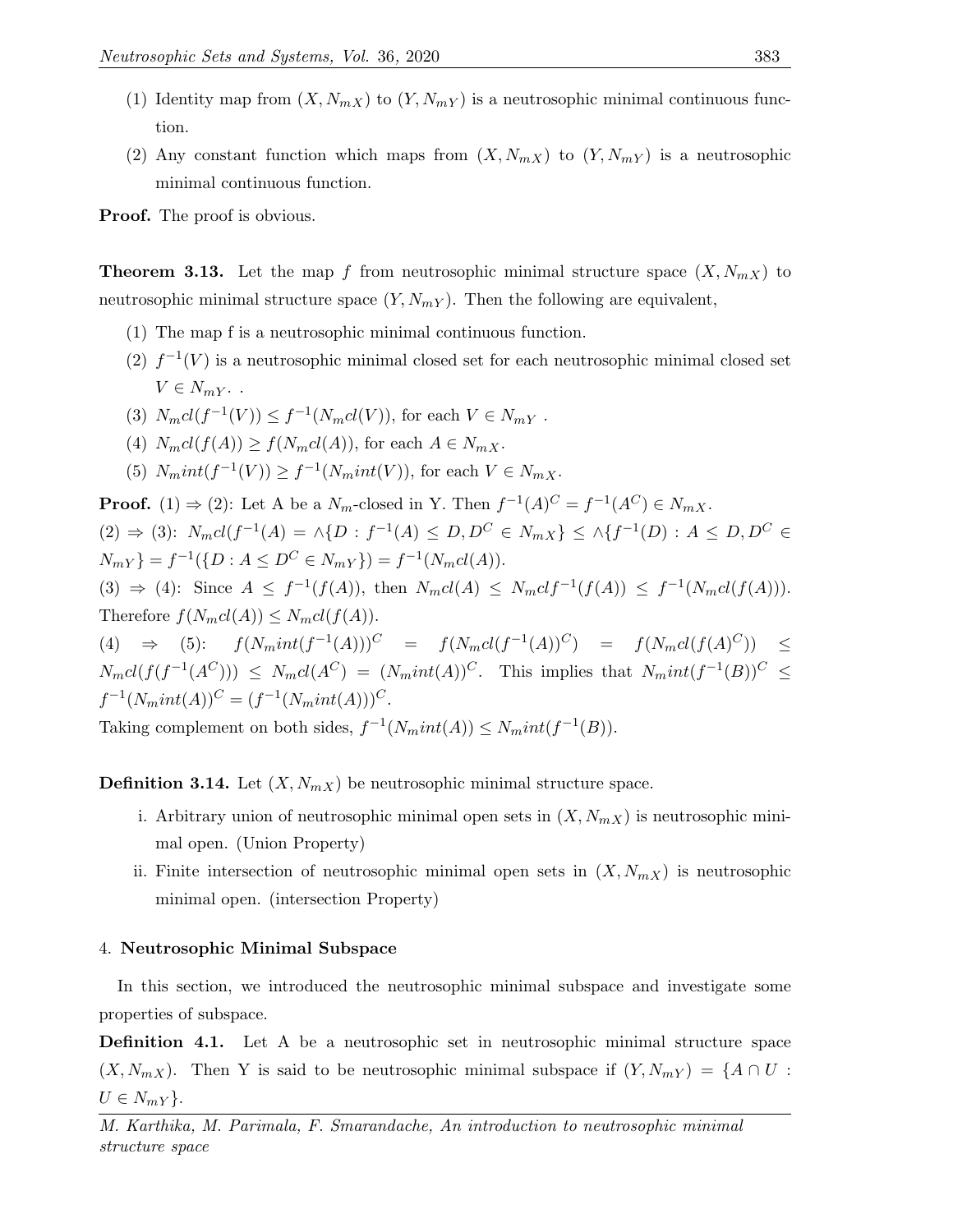**Lemma 4.2.** If neutrosophic set b in the basis  $B$  for neutrosophic minimal structure space X. Then the collection  $B_Y = \{b \cap Y : Y \subset X\}$  is a basis for neutrosophic minimal subspace on Y.

**Proof.** Given a neutrosophic set A in X and C is a neutrosophic set in both A and subset Y of X. Consider a basis element b of B such that C in b and in Y. Then  $C \in B \cap Y \subset U \cap Y$ . Hence  $B_Y$  is a basis for the neutrosophic minimal subspace on the set Y.

**Lemma 4.3.** Let  $(Y, N_{mY})$  be a subspace of  $(X, N_{mX})$ . If A is a neutrosophic set in Y and  $Y \subset X$ . Then A is in  $(X, N_{mX})$ .

**Proof.** Given that neutrosophic set A in  $(Y, N_{mY})$ .  $A = Y \cap B$  for some neutrosophic set  $B \in X$ . Since Y and B in X. Then A is in X.

**Proposition 4.4.** Suppose  $(Y, N_m Y)$  is a neutrosophic minimal subspace of  $(X, \tau_X)$ .

- (1) If the neutrosophic minimal structure space  $(X, N_{mX})$  has the union property, then the subspace  $(Y, N_{mY})$  also has union property.
- (2) If the neutrosophic minimal structure space  $(X, N_{mX})$  has the intersection property, then the subspace  $(Y, N_{mY})$  also has union property.

**Proof.** Suppose the family of open set  $\{V_i : i \in Y\}$  in neutrosophic minimal subspace $(Y, N_{mY})$ then there exist a family of open sets  $\{U_j : j \in X\}$  in neutrosophic minimal structure space  $(X, N_{mX})$  such that  $V_i = U_j \cap A, \forall i \in Y$  where  $A \in N_{mY}$ .  $\bigcup_{(i \in Y)} V_i = \bigcup_{(j \in X)} (U_j \cap A) =$  $\bigcup_{(i\in Y)} U_j \cap A$ . Since  $(X, N_{mX})$  has union property then  $(Y, N_{mY})$  also has union property. The proof of (ii) is similarly to (i).

**Definition 4.5.** Suppose  $(B, N_{mB})$  and  $(C, N_{mC})$  are neutrosophic minimal subspaces of neutrosophic minimal structure spaces  $(Y, N_{mY})$  and  $(Z, N_{mZ})$  respectively. Also, suppose that f is a mapping from  $(Y, N_{mY})$  to  $(Z, N_{mZ})$  is a mapping. We say that f is a mapping from  $(B, N_{mB})$  into  $(C, N_{mC})$  if the image of B under f is a subset of C.

**Definition 4.6.** Suppose  $(A, N_{mA})$  and  $(B, N_{mB})$  are neutrosophic minimal subspaces of neutrosophic minimal structure spaces  $(Y, N_{mY})$  and  $(Z, N_{mZ})$  respectively. The mapping f from  $(A, N_{mA})$  into  $(B, N_{mB})$  is called a

- (1) comparative neutrosophic minimal continuous, if  $f^1(W) \wedge A \in N_{m,n}$  for every neutrosophic minimal structure set W in B,
- (2) comparative neutrosophic minimal open, if  $f(V) \in N_{m}$  for every fuzzy set  $V \in N_{m}$ .

M. Karthika, M. Parimala, F. Smarandache, An introduction to neutrosophic minimal structure space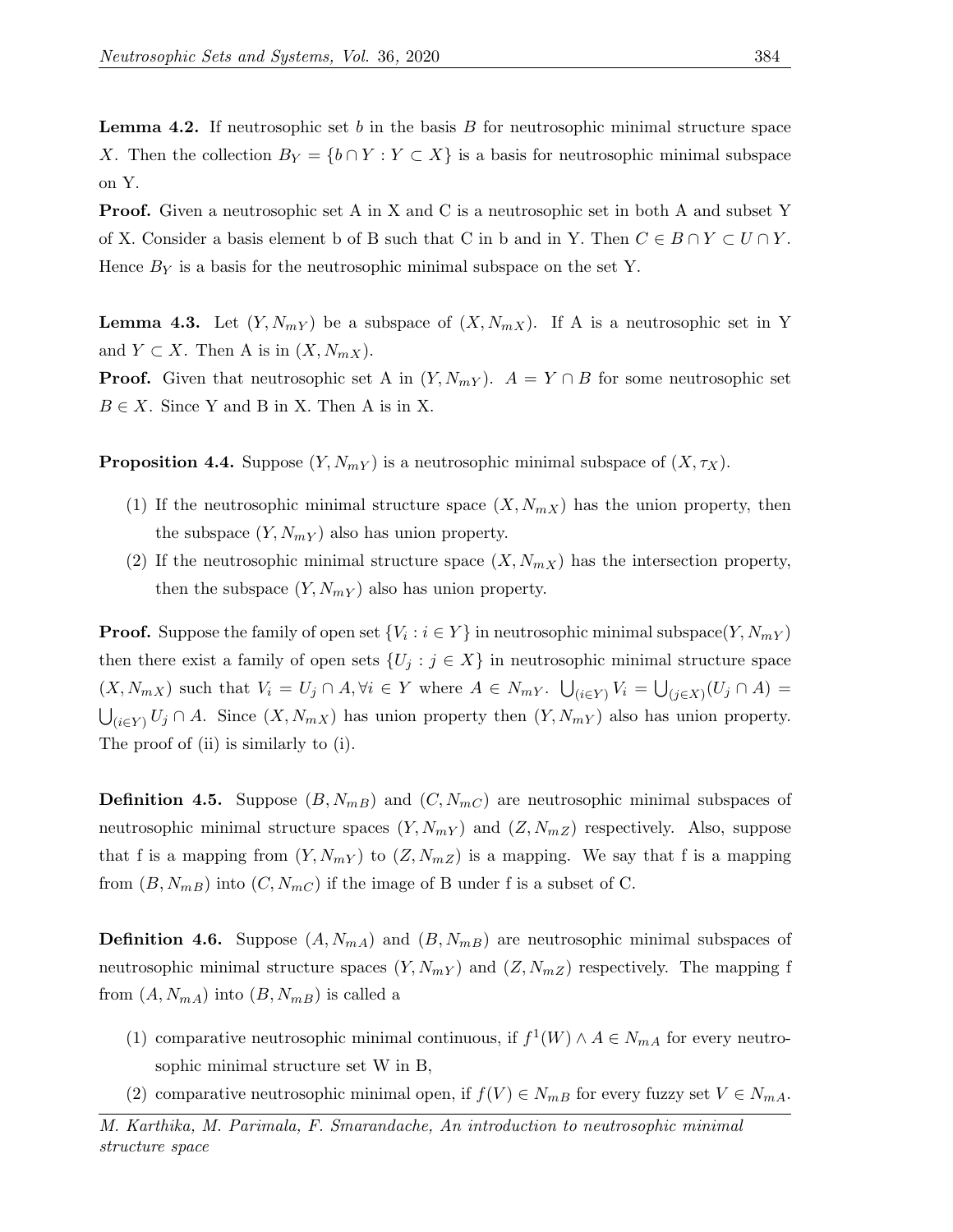| X/E   | c <sub>1</sub> | c <sub>2</sub> | $c_3$    |           | $c_n$    |
|-------|----------------|----------------|----------|-----------|----------|
| $a_1$ | $d_{11}$       | $d_{12}$       | $d_{13}$ |           | $d_{1n}$ |
| $a_2$ | $d_{21}$       | $d_{22}$       | $d_{23}$ |           | $d_{2n}$ |
| ٠     |                | ۰              | ٠        | $\bullet$ |          |
| $a_m$ | $d_{m1}$       | $d_{m2}$       | $d_{m3}$ |           | $d_{mn}$ |

TABLE 1. Attributes and Alternative

# 5. Applications

The application of neutrosophic minimal structure space is based on the minimal element and maximal element. In neutrosophic minimal structure space,  $0\sim$  is the minimal element and 1<sup>∼</sup> is the maximal element. The application of neutrosophic minimal structure space used in consumer theory where the customer has only two objective. In consumer theory, the customer has either minimize purchase cost and maximize the quantity or maximize the durability.

The following steps are proposed to take better decision.

Step 1.

Input m Attributes and n alternatives (See TABLE 1).

Step 2. Construct the neutrosophic minimal structure from the data.  $\tau_k = \{0, 1, 1, 0\}$  where  $U_k = \{d_{1k}, d_{2k} \dots d_{mk}\}\$ 

Step 3. compute the neutrosophic score function (in short, NF) using the following simple formula,  $NF(U_k) = \frac{1}{3m}[\sum_{i=1}^{m} [2 + T_i - I_i - F_i]]$ 

Step 4. Arrange the score function  $U_k$  which we calculated in step 3 in ascending order. Choose the largest score value  $U_k$  for better decision.

Lets consider the following example. Let the set of variety of cars be  $X = \{C_1, C_2, C_3\}$  and the parameter set  $E = \{a = cost\ of\ the\ car, b = safety, c = maintenance\}$ . A customer will assign minimum value of 0<sup>∼</sup> to bad features,maximum 1<sup>∼</sup> to the best feature of the product. Membership, indeterminacy and non-membership values taken from customer's review rating. Membership referred to cost of the car is worth to the model, safe and low maintenance cost. Non-membership referred to cost of the car is not worth to the model, not safe due to break failure or some other reason and high maintenance cost. Indeterminacy referred to neutrality of cost of the car, safe if drive safe and maintenance is neutral. Let us assume TABLE 2. values are taken from customer review rating for the models  $C_1, C_2$  and  $C_3$  with parameters a, b and c.

Step 2. The neutrosophic minimal structure

 $\tau_1 = \{0, 1, 1, 0, U_1\}$  where  $U_1 = \{(0.6, 0.2, 0.4), (0.7, 0.3, 0.4), (0.6, 0.3, 0.4)\}$ Similarly,  $\tau_2 = \{0, 1, 1, 0, U_2\}$  where  $U_2 = \{(0.6, 0.3, 0.4), (0.6, 0.3, 0.4), (0.5, 0.2, 0.4)\}$ 

M. Karthika, M. Parimala, F. Smarandache, An introduction to neutrosophic minimal structure space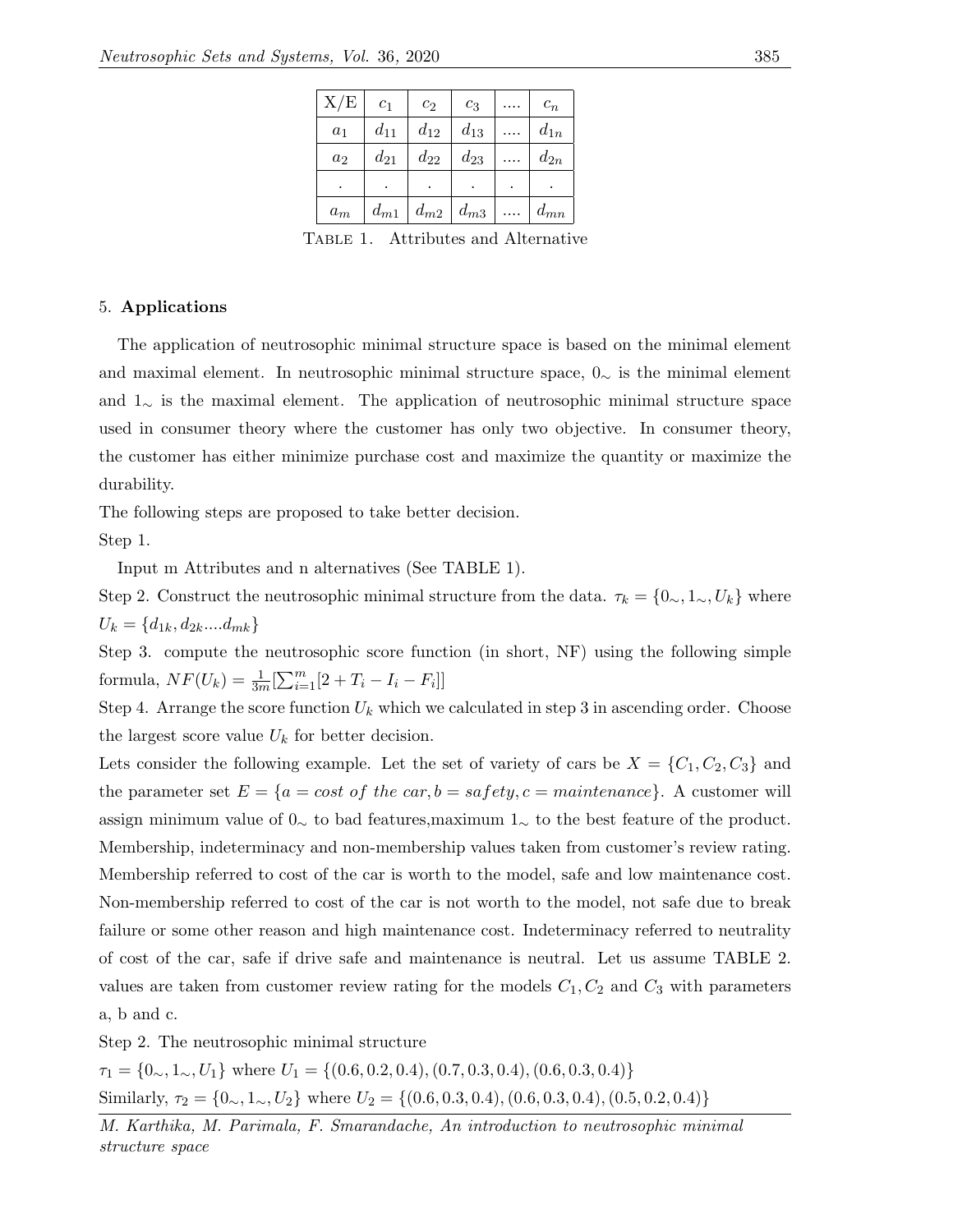| X/E                   | $C_1$           | $C_2$           | $C_3$           |  |  |  |
|-----------------------|-----------------|-----------------|-----------------|--|--|--|
| a                     | (0.6, 0.2, 0.4) | (0.6, 0.3, 0.4) | (0.7, 0.3, 0.4) |  |  |  |
| b                     | (0.7, 0.3, 0.4) | (0.6, 0.3, 0.4) | (0.8, 0.2, 0.2) |  |  |  |
| $\mathbf c$           | (0.6, 0.3, 0.4) | (0.5, 0.2, 0.4) | (0.6, 0.2, 0.3) |  |  |  |
| TABLE 2. Input matrix |                 |                 |                 |  |  |  |

# $\tau_3 = \{0\scriptsize{\sim}, 1\scriptsize{\sim}, U_3\}$  where  $U_3 = \{(0.7, 0.3, 0.4), (0.8, 0.2, 0.2), (0.6, 0.2, 0.3)\}$ Step 3. Neutrosophic score functions are

 $NS(U_1) = 0.6556$  $NS(U_2) = 0.6333$  $NS(U_3) = 0.7222$ 

Step 4. The neutrosophic score functions are arranged in ascending order as follows  $U_2 \leq$  $U_1 \leq U_3$ . Based on score function,  $U_3$  is the largest score function.  $U_3$  related to the model  $C_3$ . Hence Model  $C_3$  is best to buy.

Comparison Analysis: The existing and proposed notion of neutrosophic minimal structure space is compared in the below table.

| <b>Spaces</b>          | Uncertainty | Truth value  | Uncertainty  | False<br>value |
|------------------------|-------------|--------------|--------------|----------------|
|                        |             | of parameter | of parameter | of parame-     |
|                        |             |              |              | ter.           |
| Minimal                |             |              |              |                |
| structure              |             |              |              |                |
| space                  |             |              |              |                |
| Fuzzy min-             | Present     | Present      |              |                |
| imal struc-            |             |              |              |                |
| ture space             |             |              |              |                |
| Intuitionistic Present |             | Present      | Present      |                |
| Minimal                |             |              |              |                |
| structure              |             |              |              |                |
| space                  |             |              |              |                |
| Neutrosophic Present   |             | Present      | Present      | present        |
| minimal                |             |              |              |                |
| structure              |             |              |              |                |
| space                  |             |              |              |                |

Table 3. Comparison Table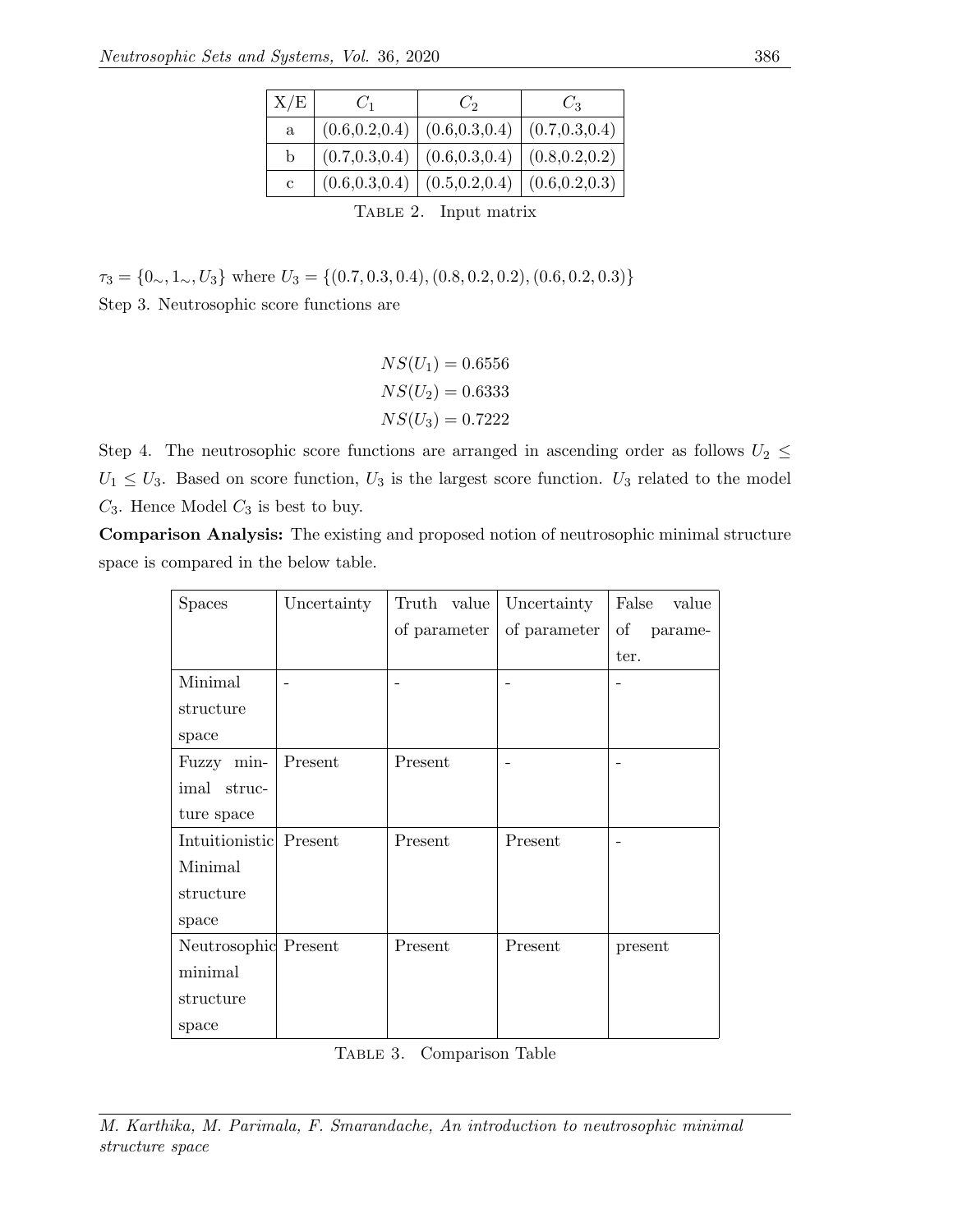#### 6. Conclusions

In this paper, Neutrosophic minimal structure space is introduced and some of its properties investigated along with this. Neutrosophic minimal continuous and subspace are also investigated with few properties. Finally, application of neutrosophic minimal structure space is discussed. Future work of this paper is to investigate and study various open sets and separation axioms in neutrosophic minimal structure space. Also the application part discussed in this work leads to analyze in weak structure.

### References

- [1] Abdel-Basset, M.; Gamal, A.; Son, L.H.; Smarandache, F. A Bipolar Neutrosophic Multi Criteria Decision Making Framework for Professional Selection. Appl. Sci.(2020), 10, 1202.
- [2] Abdel-Basset, M.; Mohamed, R.; Zaied, A. E. N. H.; Gamal, A.; & Smarandache, F. Solving the supply chain problem using the best-worst method based on a novel Plithogenic model. In Optimization Theory Based on Neutrosophic and Plithogenic Sets,(2020), (pp. 1-19). Academic Press.
- [3] Abdel-Basst, M.; Mohamed, R.; & Elhoseny, M. A novel framework to evaluate innovation value proposition for smart product-service systems. Environmental Technology & Innovation, (2020), DOI: 10.1016/j.eti.2020.101036
- <span id="page-9-0"></span>[4] Atanassov, K.T. Intuitionstic fuzzy sets. Fuzzy sets and systems, (1986), 20, 87-96.
- <span id="page-9-5"></span>[5] Alimohammady, M.; Roohi, M. Fixed point in minimal spaces. Nonlinear Anal.Model. Control, (2005),10,305-314.
- <span id="page-9-6"></span>[6] Battacharya. S(Halder). Some results on IF generalized minimal closed set. Int. Journal of Math. Analysis, (2010), 4(32), 1577 - 1589.
- [7] Banu priya, V.; Chandrasekar, S. Neutrosophic  $\alpha$  gs Continuity and Neutrosophic  $\alpha$ gs Irresolute Maps. Neutrosophic Sets and Systems, (2019), 28, 162-170. DOI: 10.5281/zenodo.3382531
- [8] Coker, D. An introduction to fuzzy topological spaces. Fuzzy sets and systems (1997), 88, 81-89.
- [9] Dhavaseelan, R.; Narmada Devi, R.; Jafari, S and Qays Hatem Imran. Neutrosophic alpha-m-continuity. Neutrosophic Sets and Systems, (2019), 27, 171-179. DOI: 10.5281/zenodo.3275578
- [10] Dhavaseelan, R.; Parimala, M.; Jafari, S.; Smarandache, F. On neutrosophic semi-supra open set and neutrosophic semi-supra continuous functions. Neutrosophic Sets and Systems, (2017), 16 ,39-43.
- <span id="page-9-3"></span>[11] James Munkres, Topology. pearson, (2000).
- <span id="page-9-1"></span>[12] Karthika, M.; Parimala, M.; Jafari, S.; Smarandache, F.; Mohammad Alshumrani,; Cenap Ozel and Udhayakumar. R. Neutrosophic complex  $\alpha\psi$  connectedness in neutrosophic complex topological spaces. Neutrosophic sets and systems, (2019), 29, 158-164.
- [13] Kuratowski. K, Topology Vol. II. Academic Press: New York, (1966).
- <span id="page-9-4"></span>[14] Popa, V.; Noiri, T. On M-continuous functions. Anal. Univ. Dunarea de Jos Galati, Ser. Mat. Fiz. Mec. Teor. Fasc. II, (2000), 18 (23), 31-41.
- <span id="page-9-2"></span>[15] Parimala, M.; Karthika, M.; Dhavaseelan, R.; Jafari, S. On neutrosophic supra pre-continuous functions in neutrosophic topological spaces. New Trends in Neutrosophic Theory and Applications, (2017), 2, 371-383.
- [16] Parimala, M.; Karthika, M.; Jafari, S.; Smarandache, F.; Udhayakumar, R. Decision-Making via Neutrosophic Support Soft Topological Spaces. Symmetry, (2018), 10(6), 217, 1-10.
- [17] Parimala, M.; Karthika,M.; Jafari, S.; Smarandache, F.; El-Atik,A.A. Neutrosophic αψ-connectedness. Journal of Intelligent & Fuzzy Systems, (2020), 38, 853 - 857.